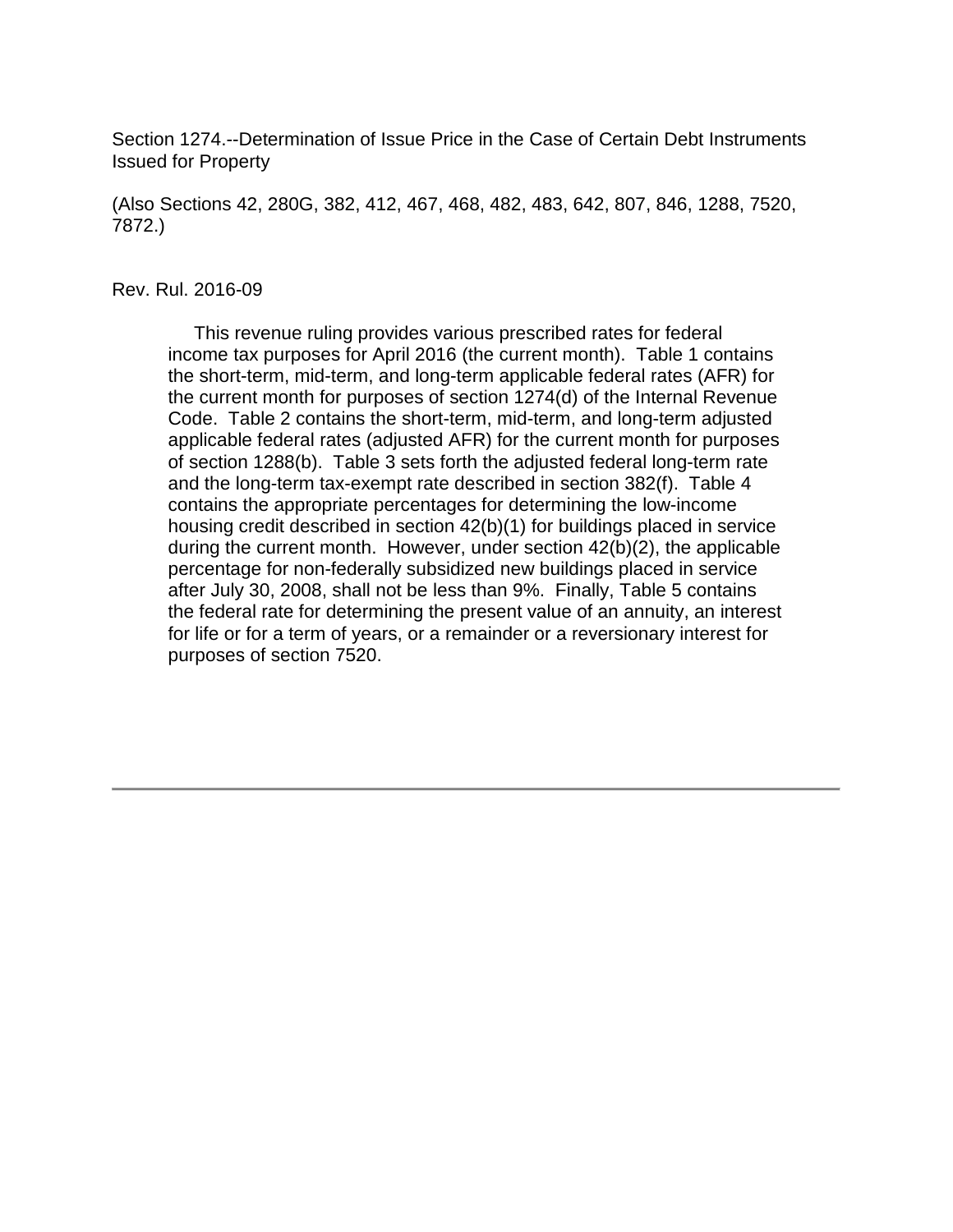### REV. RUL. 2016-09 TABLE 1

## Applicable Federal Rates (AFR) for April 2016

|            | <b>Period for Compounding</b> |            |           |                |  |
|------------|-------------------------------|------------|-----------|----------------|--|
|            | Annual                        | Semiannual | Quarterly | <b>Monthly</b> |  |
|            |                               |            |           |                |  |
|            | Short-term                    |            |           |                |  |
| <b>AFR</b> | .70%                          | .70%       | .70%      | .70%           |  |
| 110% AFR   | .77%                          | .77%       | .77%      | .77%           |  |
| 120% AFR   | .84%                          | .84%       | .84%      | .84%           |  |
| 130% AFR   | .91%                          | .91%       | .91%      | .91%           |  |
|            |                               |            |           |                |  |
|            | Mid-term                      |            |           |                |  |
|            |                               |            |           |                |  |
| <b>AFR</b> | 1.45%                         | 1.44%      | 1.44%     | 1.44%          |  |
| 110% AFR   | 1.59%                         | 1.58%      | 1.58%     | 1.57%          |  |
| 120% AFR   | 1.74%                         | 1.73%      | 1.73%     | 1.72%          |  |
| 130% AFR   | 1.88%                         | 1.87%      | 1.87%     | 1.86%          |  |
| 150% AFR   | 2.17%                         | 2.16%      | 2.15%     | 2.15%          |  |
| 175% AFR   | 2.54%                         | 2.52%      | 2.51%     | 2.51%          |  |
|            |                               |            |           |                |  |
|            | Long-term                     |            |           |                |  |
| <b>AFR</b> | 2.25%                         | 2.24%      | 2.23%     | 2.23%          |  |
| 110% AFR   | 2.48%                         | 2.46%      | 2.45%     | 2.45%          |  |
| 120% AFR   | 2.71%                         | 2.69%      | 2.68%     | 2.68%          |  |
| 130% AFR   | 2.93%                         | 2.91%      | 2.90%     | 2.89%          |  |
|            |                               |            |           |                |  |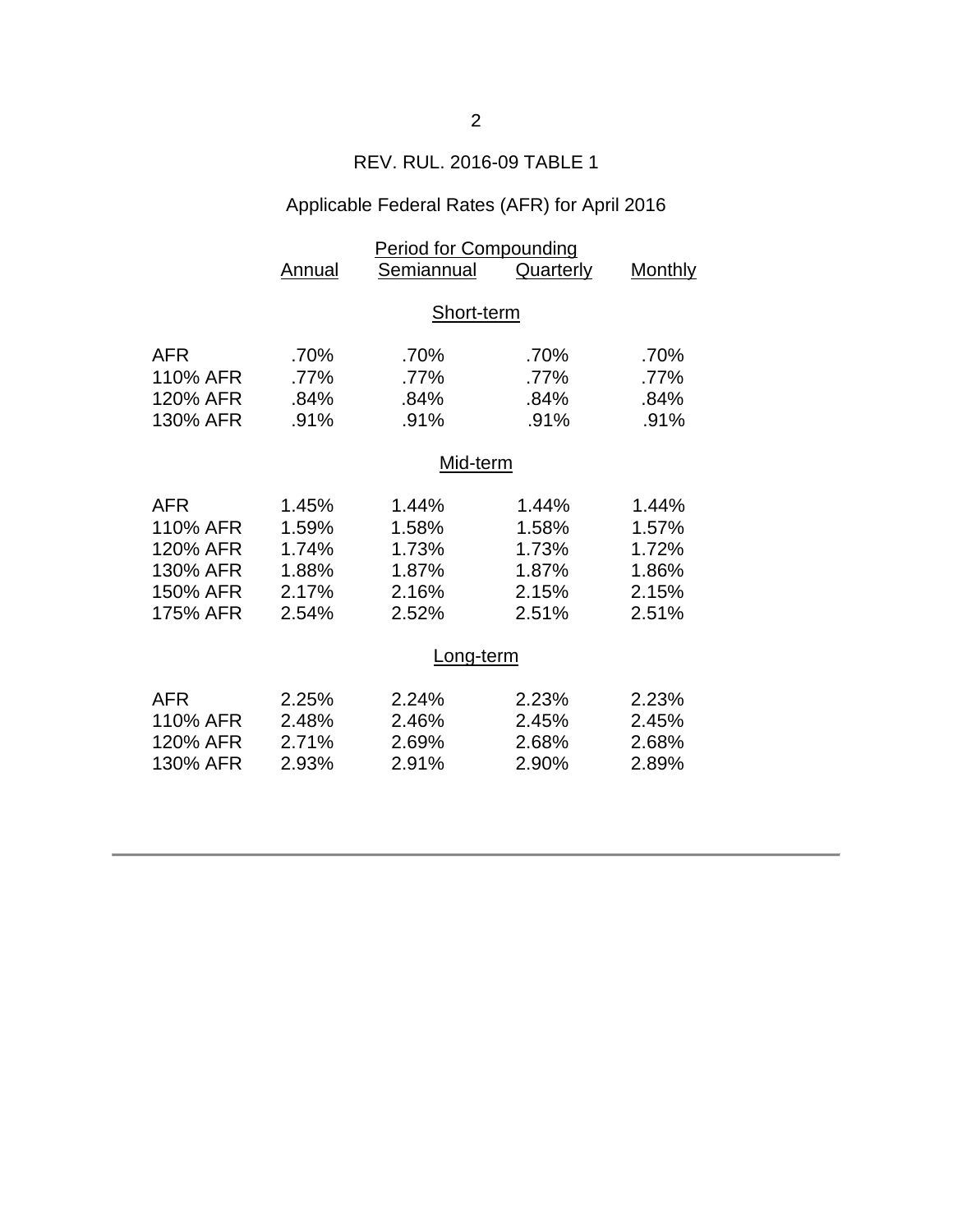### REV. RUL. 2016-09 TABLE 2

## Adjusted AFR for April 2016

|                            | <b>Period for Compounding</b> |            |           |         |  |
|----------------------------|-------------------------------|------------|-----------|---------|--|
|                            | Annual                        | Semiannual | Quarterly | Monthly |  |
| Short-term<br>adjusted AFR | .46%                          | .46%       | .46%      | .46%    |  |
| Mid-term<br>adjusted AFR   | 1.12%                         | 1.12%      | 1.12%     | 1.12%   |  |
| Long-term<br>adjusted AFR  | 2.25%                         | 2.24%      | 2.23%     | 2.23%   |  |

# REV. RUL. 2016-09 TABLE 3

| Rates Under Section 382 for April 2016                                                                                                                                               |          |
|--------------------------------------------------------------------------------------------------------------------------------------------------------------------------------------|----------|
| Adjusted federal long-term rate for the current month                                                                                                                                | 2.25%    |
| Long-term tax-exempt rate for ownership changes during the<br>current month (the highest of the adjusted federal long-term<br>rates for the current month and the prior two months.) | $2.53\%$ |